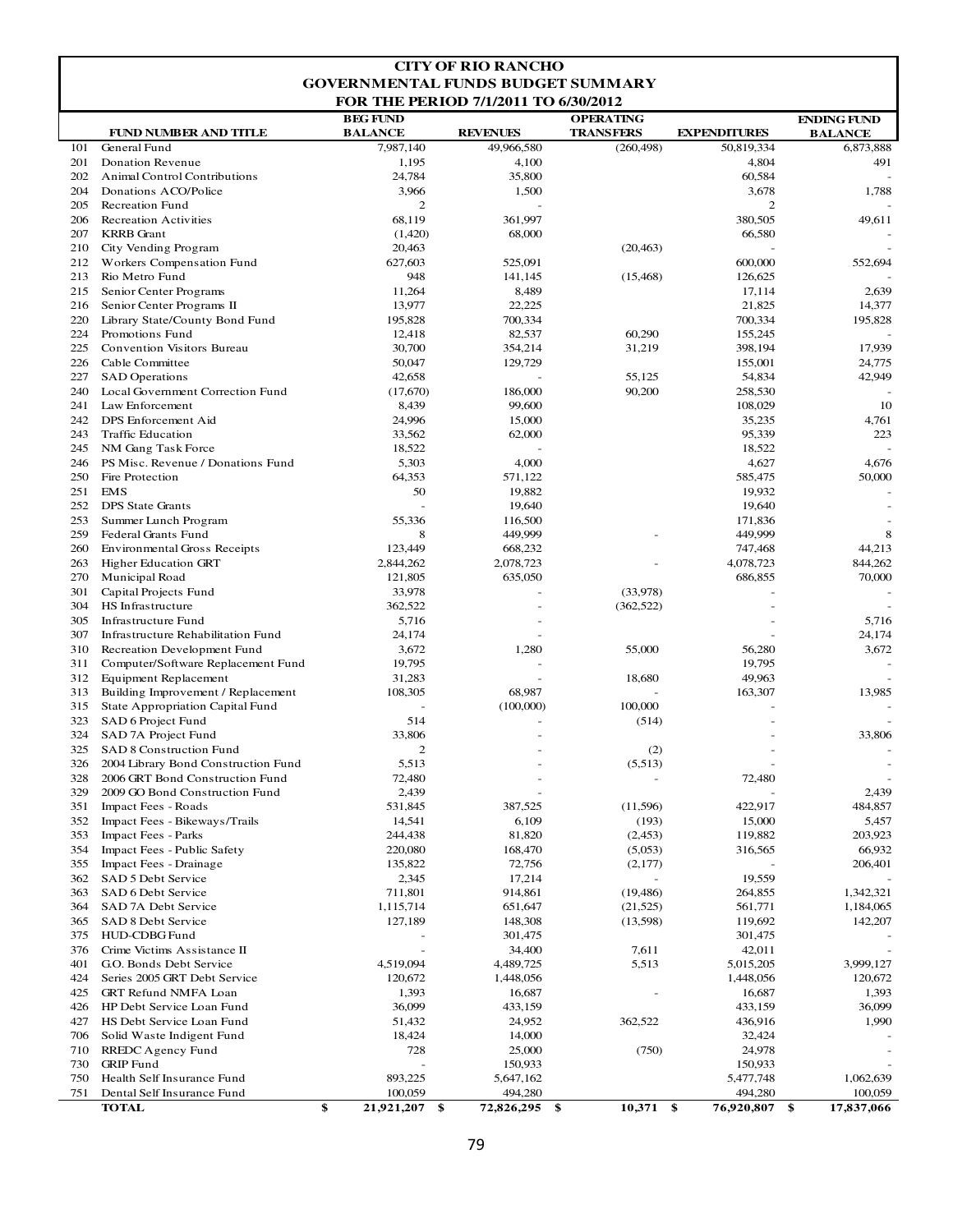#### **CITY OF RIO RANCHO UTILITY FUNDS BUDGET SUMMARY FOR THE PERIOD 7/1/2011 TO 6/30/2012**

|     |                                         | <b>BEG FUND</b>  |    |                 |     | <b>OPERATING</b>  |                    | <b>ENDING FUND</b> |
|-----|-----------------------------------------|------------------|----|-----------------|-----|-------------------|--------------------|--------------------|
|     | <b>FUND NUMBER AND TITLE</b>            | <b>BALANCE</b>   |    | <b>REVENUES</b> |     | <b>TRANSFERS</b>  | <b>EXPENDITURE</b> | <b>BALANCE</b>     |
| 501 | Department of Utilities                 | \$<br>4,396,508  | S  | 31,441,720      | \$. | $(10,417,044)$ \$ | 21,270,630         | 4,150,554          |
| 512 | Equipment Replacement Fund              | 105,750          |    | 1,000           |     |                   |                    | 106,750            |
| 532 | Debt Service / NMFA Loan                | 18,442           |    |                 |     | 626,323           | 626,323            | 18,442             |
| 533 | Utility 2009 Ref. Debt Service          | 27               |    | 100             |     | 5,985,481         | 5,985,482          | 126                |
| 534 | Utility 2008 Bond Debt                  |                  |    | 25              |     | 865,211           | 865,211            | 29                 |
| 536 | Debt Service / NMED Loan                | 1,860,503        |    | 4,000           |     | 204,867           | 704,866            | 1,364,504          |
| 537 | Utility 2004 Bond Debt                  | 439,639          |    | 1,000           |     | 232,854           | 322,854            | 350,639            |
| 538 | Utility 2005 Bond Debt                  | 1,987,183        |    | 4,000           |     | 1,406,368         | 1,656,968          | 1,740,583          |
| 539 | Utility 2007 Bond Debt                  | 3,227,347        |    | 7,000           |     | 1,659,272         | 1,757,425          | 3,136,194          |
| 542 | Water Rights Fund                       | 493,862          |    | 1,109,300       |     | (511, 485)        | 580,191            | 511,486            |
| 545 | Water Impact Fees                       | 44,265           |    | 192,464         |     | (5,772)           | 175,622            | 55,335             |
| 550 | <b>CIF Wastewater</b>                   | 116,990          |    |                 |     |                   |                    | 116,990            |
| 552 | <b>Effluent Fund</b>                    | 4,742            |    |                 |     |                   |                    | 4,742              |
| 555 | Wastewater - Impact Fees                | 166,947          |    | 153,351         |     | (4,599)           | 275,589            | 40,110             |
| 572 | 2007 Utility Bond Construction          | 51,847           |    |                 |     | (51, 847)         |                    |                    |
| 573 | 2008 Utility Bond Construction          | 365              |    |                 |     |                   |                    | 365                |
| 574 | 2009 Utility Refunding Bond Constructic | 714              |    |                 |     |                   |                    | 714                |
| 575 | Water / Osmosis Projects                | 18,423           |    |                 |     |                   |                    | 18,423             |
|     | <b>UTILITY TOTAL</b>                    | \$<br>12,933,558 | \$ | 32,913,960      | \$  | $(10,371)$ \$     | 34,221,161         | 11,615,986<br>S    |

#### **CITY OF RIO RANCHO MULTI-PURPOSE EVENT CENTER FUNDS BUDGET SUMMARY FOR THE PERIOD 7/1/2011 TO 6/30/2012**

|     |                                   | <b>BEG FUND</b> |   |                 | <b>OPERATING</b>         |                    |   | <b>ENDING FUND</b> |
|-----|-----------------------------------|-----------------|---|-----------------|--------------------------|--------------------|---|--------------------|
|     | <b>FUND NUMBER AND TITLE</b>      | <b>BALANCE</b>  |   | <b>REVENUES</b> | <b>TRANSFERS</b>         | <b>EXPENDITURE</b> |   | <b>BALANCE</b>     |
| 601 | Multi - Purpose Event Centre Fund | 14,657          | S | 383,006 \$      | $(298,513)$ \$           | 84,493             |   | 14.657             |
| 610 | MPEC Debt Service Fund            | 3.164.384       |   | 2,695,565       | 298,513                  | 2,994,078          |   | 3,164,384          |
|     | <b>MPEC TOTAL</b>                 | 3,179,041       |   | 3,078,571 \$    | $\overline{\phantom{a}}$ | 3,078,571          | S | 3,179,041          |
|     |                                   |                 |   |                 |                          |                    |   |                    |
|     |                                   |                 |   |                 |                          |                    |   |                    |
|     |                                   |                 |   |                 |                          |                    |   |                    |

**All Funds Total**

**\$ 108,818,826 38,033,806 \$ - \$ 114,220,539 \$ 32,632,093 \$**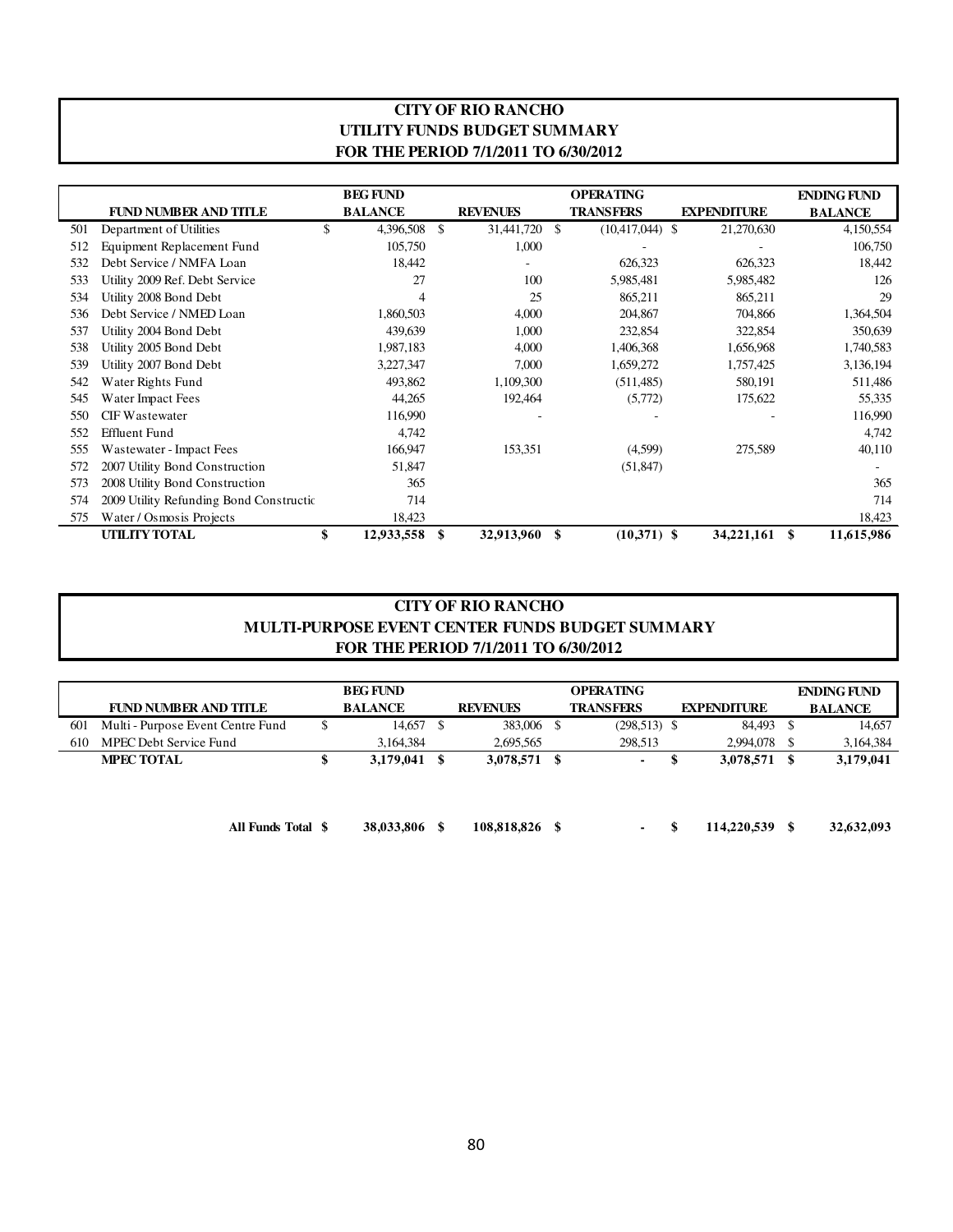# **Components of the Total Financial PlanFiscal Year 2012**

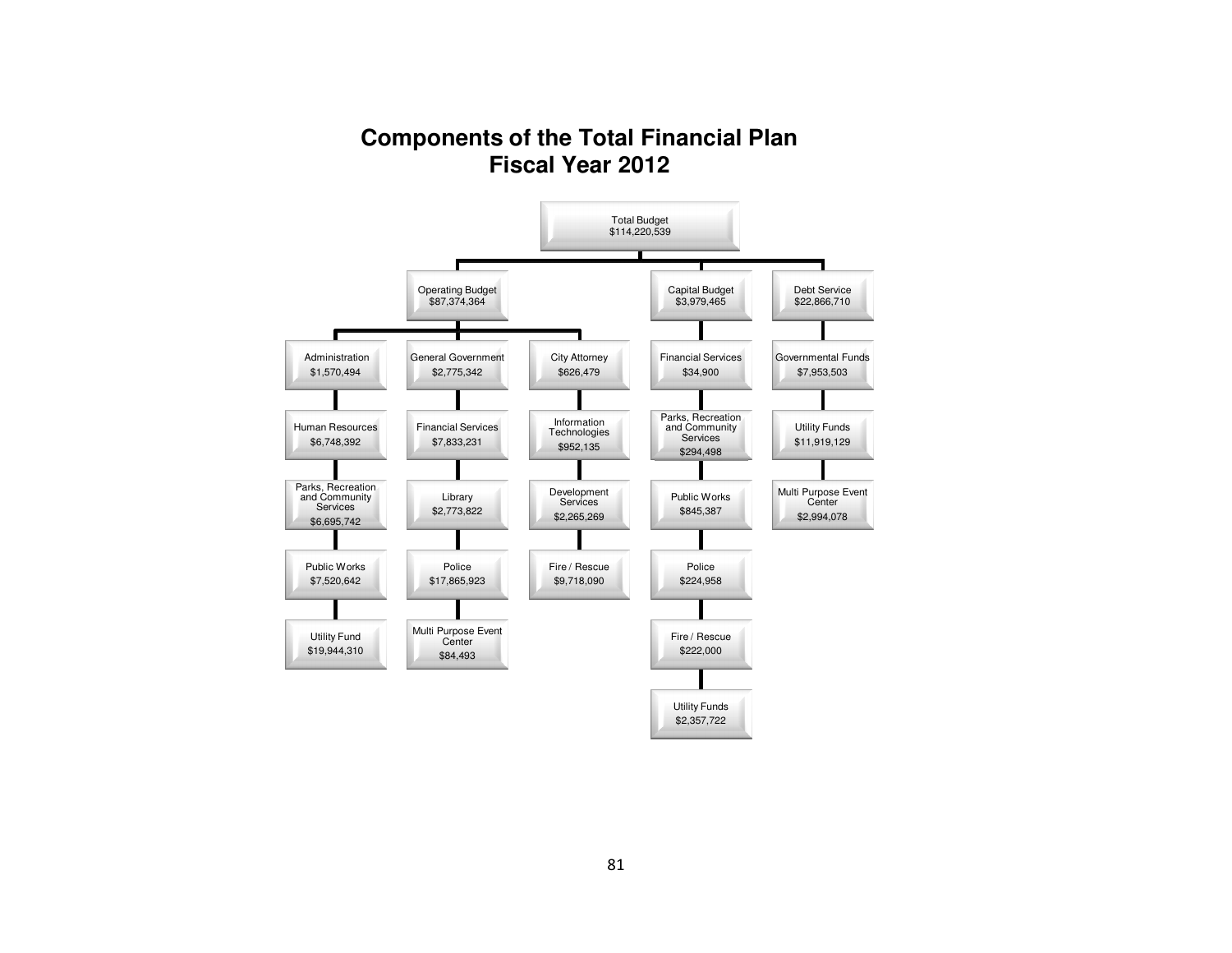|                                                           |    |                            |    |                          | <b>ALL FUNDS SUMMARY</b> |                   |                                                   |                                                 |
|-----------------------------------------------------------|----|----------------------------|----|--------------------------|--------------------------|-------------------|---------------------------------------------------|-------------------------------------------------|
|                                                           |    |                            |    | <b>Revenue Detail</b>    |                          |                   |                                                   |                                                 |
|                                                           |    | FY <sub>09</sub><br>Actual |    | <b>FY10</b><br>Actual    | <b>FY11</b><br>Actual    | FY 12<br>Adopted  | Variance<br>FY12 - FY11<br>Increase<br>(Decrease) | % Change<br>FY12/FY11<br>Increase<br>(Decrease) |
| <b>Balances and Reserves</b><br><b>Beginning Balances</b> | \$ | 91,898,318                 | -S | 99,691,347               | \$<br>43,055,912         | \$<br>38,033,806  | (5,022,106)<br>\$                                 | $-12%$                                          |
| <b>Taxes</b>                                              |    |                            |    |                          |                          |                   |                                                   |                                                 |
| Property Tax                                              |    | 14, 152, 885               |    | 15,813,313               | 16,260,910               | 16,500,290        | 239,380                                           | 1%                                              |
| Local Taxes                                               |    | 354,988                    |    | 336,554                  | 368,986                  | 351,709           | (17,277)                                          | $-5%$                                           |
| Gross Receipts                                            |    | 29,988,292                 |    | 28,618,155               | 31,659,579               | 32,654,870        | 995,291                                           | 3%                                              |
| Franchise Fees                                            |    | 3,116,883                  |    | 2,961,611                | 3,204,301                | 3,268,557         | 64,256                                            | 2%                                              |
| Total                                                     |    | 47,613,048                 |    | 47,729,633               | 51,493,776               | 52,775,426        | 1,281,650                                         | 2%                                              |
| <b>Licenses and Permits</b>                               |    | 309,309                    |    | 335,490                  | 595,521                  | 519,362           | (76, 159)                                         | $-13%$                                          |
| Intergovernmental                                         |    |                            |    |                          |                          |                   |                                                   |                                                 |
| <b>Federal Grants</b>                                     |    | 5,016,602                  |    | 11,719,336               | 11,538,005               | 1,005,774         | (10, 532, 231)                                    | $-91%$                                          |
| <b>State Grants</b>                                       |    | 4,874,429                  |    | 10,856,537               | 12,673,821               | 680,744           | (11,993,077)                                      | $-95%$                                          |
| <b>County Grants</b>                                      |    | 420,968                    |    | 964,421                  | 355,622                  | 1,000             | (354, 622)                                        | $-100%$                                         |
| <b>State Shared Taxes</b>                                 |    | 977,775                    |    | 992,810                  | 888,336                  | 888,106           | (230)                                             | $0\%$                                           |
| Total                                                     |    | 11,289,774                 |    | 24,533,104               | 25,455,784               | 2,575,624         | (22,880,160)                                      | $-90%$                                          |
| <b>Charge for Services</b>                                |    |                            |    |                          |                          |                   |                                                   |                                                 |
| General Government                                        |    | 1,509,472                  |    | 1,518,092                | 1,717,885                | 1,540,876         | (177,009)                                         | $-10%$                                          |
| Public Safety                                             |    | 2,157,060                  |    | 2,178,003                | 2,133,409                | 2,510,341         | 376,932                                           | 18%                                             |
| Cultural/Recreation                                       |    | 1,372,092                  |    | 1,390,454                | 1,288,841                | 1,420,978         | 132,137                                           | 10%                                             |
| Operating Utility Revenue                                 |    | 28,830,548                 |    | 30,061,985               | 32,509,537               | 32,450,520        | (59,017)                                          | $0\%$                                           |
| Total                                                     |    | 33,869,172                 |    | 35,148,534               | 37,649,672               | 37,922,715        | 273,043                                           | 1%                                              |
| <b>Fines and Forfeitures</b>                              |    | 1,222,372                  |    | 1,269,326                | 1,168,293                | 1,131,550         | (36,743)                                          | $-3%$                                           |
| <b>Miscellaneous</b>                                      |    |                            |    |                          |                          |                   |                                                   |                                                 |
| Interest Income                                           |    | 1,538,065                  |    | 127.728                  | 59,968                   | 46,665            | (13,303)                                          | $-22%$                                          |
| Rents and Royalties                                       |    | 174,318                    |    | 76,568                   | 75,638                   | 71,687            | (3,951)                                           | $-5%$                                           |
| Contributions/Donations                                   |    | 271,292                    |    | 179,457                  | 78,476                   | 65,232            | (13,244)                                          | $-17%$                                          |
| Reimbursements                                            |    | 2,329,237                  |    | 2,389,477                | 2,946,214                | 3,683,881         | 737,667                                           | 25%                                             |
| <b>MPEC</b> Revenue                                       |    | 1,139,020                  |    | 480,371                  | 526,213                  | 383,006           | (143,207)                                         | $-27%$                                          |
| Other Miscellaneous                                       |    | 639,083                    |    | 1,621,180                | 942,389                  | 184,080           | (758,309)                                         | $-80%$                                          |
| Internal Services*                                        |    | $\overline{\phantom{a}}$   |    | $\overline{\phantom{a}}$ | 6,160,851                | 6,666,533         |                                                   |                                                 |
| Total                                                     |    | 6,091,015                  |    | 4,874,781                | 10,789,749               | 11,101,084        | 311,335                                           | 3%                                              |
| <b>Special Assessments</b>                                |    | 3,630,447                  |    | 12,843,894               | 2,882,478                | 2,793,065         | (89, 413)                                         | $-3%$                                           |
| <b>Other Sources</b>                                      |    |                            |    |                          |                          |                   |                                                   |                                                 |
| <b>Bond Proceeds</b>                                      |    | 41,770,102                 |    | 6,826,321                |                          |                   |                                                   | $0\%$                                           |
| Loan Proceeds                                             |    | 9,886,100                  |    | 407,259                  | 13,087,888               |                   | (13,087,888)                                      | $-100%$                                         |
| Total                                                     |    | 51,656,202                 |    | 7,233,580                | 13,087,888               |                   | (13,087,888)                                      | $-100\%$                                        |
| <b>Total Revenue</b>                                      | S. | 247,579,657                | \$ | 233,659,689              | \$<br>186, 179, 073      | \$<br>146,852,632 | (39, 326, 441)                                    | $-21%$                                          |

This chart excludes interfunds transfers

\* Miscellaneous Revenues "Internal Services". Revenues in this category are transferred from other City funds to the City's Self Insurance Funds which pay expenditures related to health, dental, and workers compensation insurance and claims.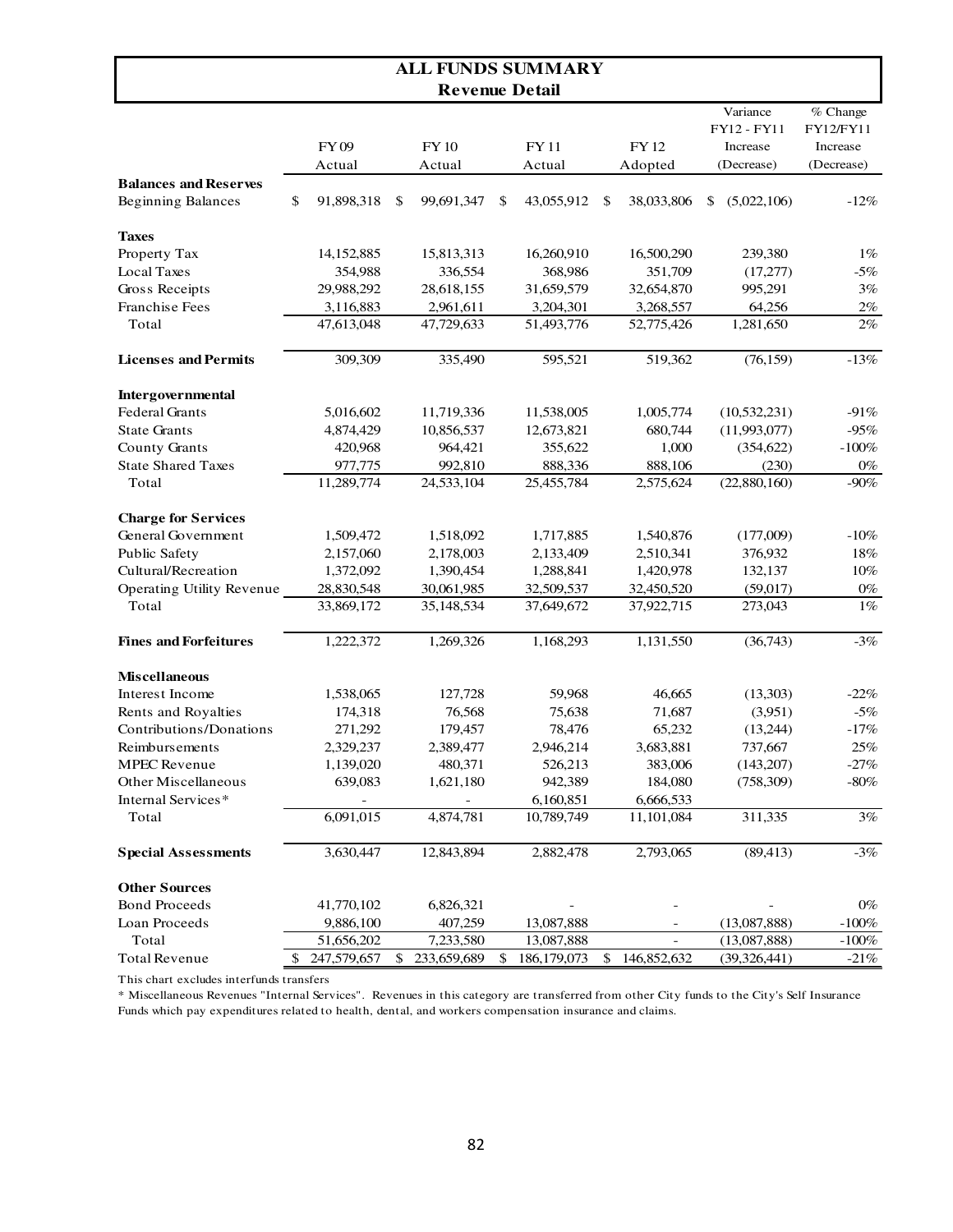| <b>ALL FUNDS SUMMARY</b>              |    |                            |    |                               |    |                       |    |                  |                                                   |                                                  |
|---------------------------------------|----|----------------------------|----|-------------------------------|----|-----------------------|----|------------------|---------------------------------------------------|--------------------------------------------------|
|                                       |    |                            |    | <b>Expenditures by Object</b> |    |                       |    |                  |                                                   |                                                  |
|                                       |    | FY <sub>09</sub><br>Actual |    | <b>FY10</b><br>Actual         |    | <b>FY11</b><br>Actual |    | FY 12<br>Adopted | Variance<br>FY12 - FY11<br>Increase<br>(Decrease) | % Change<br>FY12 /FY11<br>Increase<br>(Decrease) |
| <b>Operating Expenditures</b>         |    |                            |    |                               |    |                       |    |                  |                                                   |                                                  |
| <b>Personal Services</b>              |    |                            |    |                               |    |                       |    |                  |                                                   |                                                  |
| Wages & Salaries                      | \$ | 32,133,483                 | \$ | 29,036,586                    | \$ | 28,583,058            | \$ | 29,427,542       | 844,484<br>\$                                     | 3%                                               |
| Fringe Benefits                       |    | 12,352,380                 |    | 11,829,498                    |    | 11,857,107            |    | 12,639,997       | 782,890                                           | $7\%$                                            |
| <b>Total Personal Services</b>        |    | 44,485,863                 |    | 40,866,084                    |    | 40,440,165            |    | 42,067,539       | 1,627,374                                         | $4\%$                                            |
| Materials & Services                  |    |                            |    |                               |    |                       |    |                  |                                                   |                                                  |
| Professional Services                 |    | 1,538,436                  |    | 1,047,981                     |    | 1,361,507             |    | 1,493,181        | 131,674                                           | 10%                                              |
| Contracts and Other Services          |    | 4,215,650                  |    | 4,055,375                     |    | 4,654,233             |    | 4,663,570        | 9,337                                             | $0\%$                                            |
| Programs                              |    | 621,256                    |    | 416,678                       |    | 468,652               |    | 622,660          | 154,008                                           | 33%                                              |
| Advertising                           |    | 248,954                    |    | 160,445                       |    | 159,941               |    | 211,619          | 51,678                                            | 32%                                              |
| Membership/Subscriptions              |    | 207,489                    |    | 181,200                       |    | 183,912               |    | 224,247          | 40,335                                            | 22%                                              |
| Conference, Travel and Training       |    | 316,812                    |    | 160,394                       |    | 133,299               |    | 183,813          | 50,514                                            | 38%                                              |
| Postage                               |    | 275,007                    |    | 259,613                       |    | 232,140               |    | 350,814          | 118,674                                           | 51%                                              |
| Repair & Maintenance                  |    | 2,077,820                  |    | 2,243,937                     |    | 3,790,413             |    | 3,010,898        | (779, 515)                                        | $-21%$                                           |
| <b>Fleet Maintenance</b>              |    | 869,280                    |    | 905,299                       |    | 913,153               |    | 1,062,250        | 149,097                                           | 16%                                              |
| Gasoline                              |    | 1,041,836                  |    | 959,521                       |    | 1,189,186             |    | 1,342,629        | 153,443                                           | 13%                                              |
| Utilities (1)                         |    | 4,402,140                  |    | 4,423,168                     |    | 4,893,514             |    | 5,323,198        | 429,684                                           | 9%                                               |
| Communications (2)                    |    | 252,716                    |    | 229,857                       |    | 234,468               |    | 219,970          | (14, 498)                                         | $-6%$                                            |
| <b>Supplies</b>                       |    | 2,608,080                  |    | 2,873,268                     |    | 2,970,539             |    | 4,279,933        | 1,309,394                                         | 44%                                              |
| Minor Furniture & Equipment           |    | 994,600                    |    | 811,041                       |    | 935,898               |    | 1,176,433        | 240,535                                           | 26%                                              |
| Other Costs                           |    | 12,075,254                 |    | 18,121,564                    |    | 25,448,793            |    | 15,126,858       | (10, 321, 935)                                    | $-41%$                                           |
| <b>Contractor Payment - Utilities</b> |    | 5,325,514                  |    | 5,230,905                     |    | 5,384,608             |    | 6,014,752        | 630,144                                           | 12%                                              |
| Total Material & Services             |    | 37,070,844                 |    | 42,080,246                    |    | 52,954,256            |    | 45,306,825       | (7,647,431)                                       | $-14%$                                           |
| <b>Total Operating Expenditures</b>   |    | 81,556,707                 |    | 82,946,330                    |    | 93,394,421            |    | 87,374,364       | (6,020,057)                                       | $-6%$                                            |
| <b>Capital Outlay</b>                 |    |                            |    |                               |    |                       |    |                  |                                                   |                                                  |
| Capital Projects - Infrastructure     |    | 50,268,425                 |    | 61,472,922                    |    | 41,438,386            |    | 3,327,974        | (38,110,412)                                      | $-92\%$                                          |
| Vehicles & Heavy Equipment            |    | 704,194                    |    | 799,899                       |    | 1,079,245             |    | 469,921          | (609, 324)                                        | $-56%$                                           |
| Major Furniture & Equipment           |    | 361,156                    |    | 306,949                       |    | 113,938               |    | 181,570          | 67,632                                            | 59%                                              |
| <b>Total Capital Outlay</b>           |    | 51,333,775                 |    | 62,579,770                    |    | 42,631,569            |    | 3,979,465        | (38, 652, 104)                                    | $-91%$                                           |
| <b>Debt Service</b>                   |    | 14,653,244                 |    | 22,279,245                    |    | 22,417,406            |    | 22,866,710       | 449,304                                           | $2\%$                                            |
| <b>Other Uses</b>                     |    |                            |    |                               |    |                       |    |                  |                                                   |                                                  |
| <b>Balances &amp; Reserves</b>        |    | 34,404,676                 |    | 29,275,587                    |    | 30,467,036            |    | 32,632,093       | 2,165,057                                         | $7\%$                                            |
| <b>Total Expenditures</b>             | \$ | 181,948,402                | \$ | 197,080,932                   | \$ | 188,910,432           | \$ | 146,852,632      | (42,057,800)                                      | $-22\%$                                          |

(1) Includes: Local Telephone services, Water & Sewer, Gas & Electric services

(2) Includes: Long Distance Telephone, Cellular Phone services & Pagers

Note: Budgeted expenditures include health, dental, and workers compensation insurance costs for employees in many funds. These budgeted expenditures are transferred to self insurance funds to pay expenditures related to insurance and claims (also a budgeted expense). This may overstates total expenditures in the "All Funds Summary".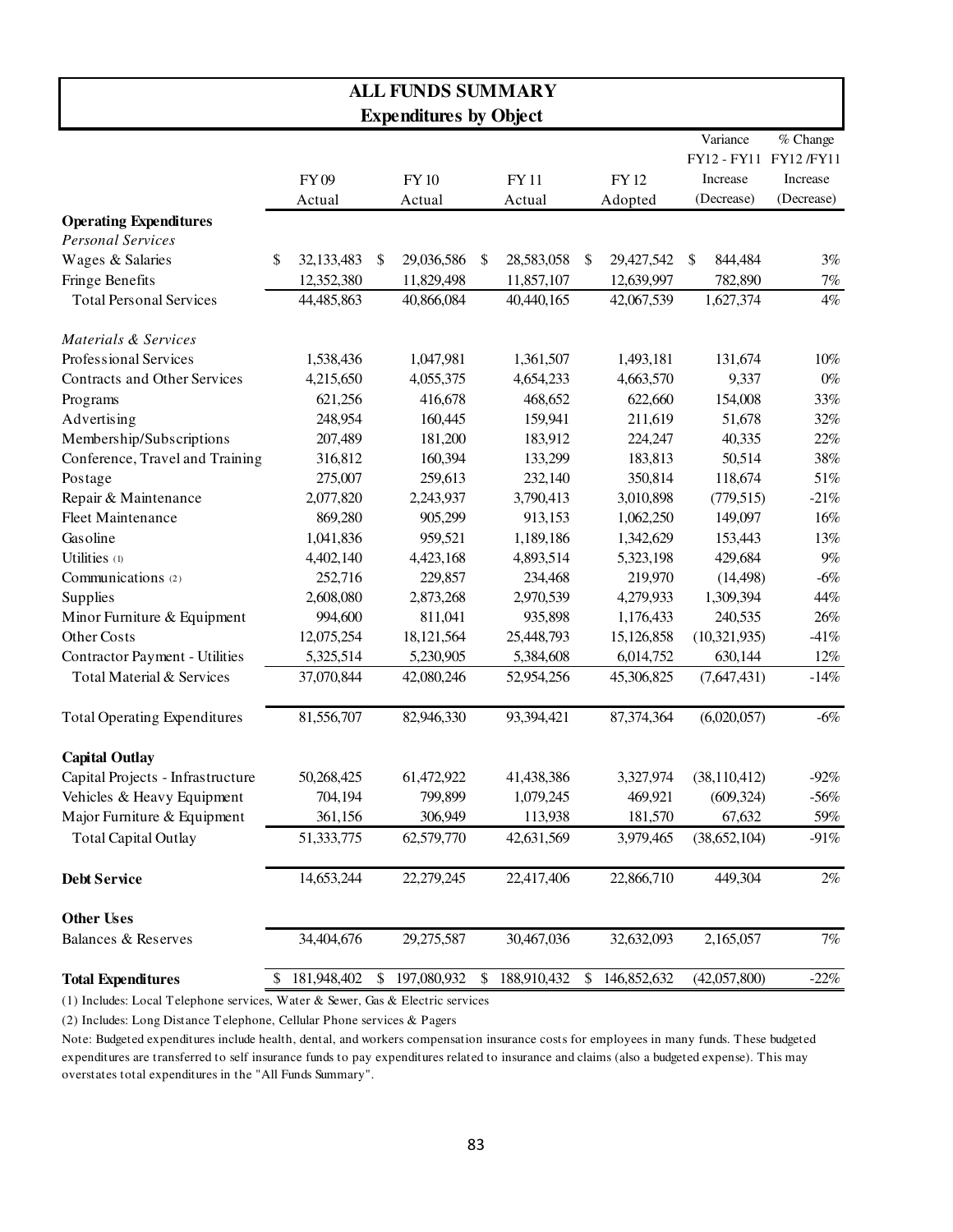| <b>FUND BALANCE CHANGE</b><br><b>By Object of Funds</b><br><b>Fiscal Year 2012</b> |                     |                                           |                       |                                     |                                     |                        |                                                    |                                   |              |  |  |
|------------------------------------------------------------------------------------|---------------------|-------------------------------------------|-----------------------|-------------------------------------|-------------------------------------|------------------------|----------------------------------------------------|-----------------------------------|--------------|--|--|
|                                                                                    | <b>General Fund</b> | <b>Special</b><br>Revenue<br><b>Funds</b> | Grant<br><b>Funds</b> | Capital<br>Projects<br><b>Funds</b> | <b>Debt Service</b><br><b>Funds</b> | Agency<br><b>Funds</b> | <b>Internal</b><br><b>Services</b><br><b>Funds</b> | <b>Enterprise</b><br><b>Funds</b> | <b>Total</b> |  |  |
| Beginning Fund Balance 7/1/2011                                                    | 7,987,140           | 4,276,950                                 | 145,288               | 1,831,130                           | 4,728,690                           | 1,958,725              | 993,284                                            | 16,112,599                        | 38,033,806   |  |  |
| Revenues:                                                                          |                     |                                           |                       |                                     |                                     |                        |                                                    |                                   |              |  |  |
| Taxes                                                                              | 40,313,688          | 3,210,161                                 |                       |                                     | 6,412,579                           | 150,933                |                                                    | 2,688,065                         | 52,775,426   |  |  |
| Licenses and Permits                                                               | 519,362             |                                           |                       |                                     |                                     |                        |                                                    |                                   | 519,362      |  |  |
| Governmental Revenues                                                              | 412,506             | 582,500                                   | 1,580,618             |                                     |                                     |                        |                                                    |                                   | 2,575,624    |  |  |
| Charge for Services                                                                | 4,707,372           | 719,823                                   |                       |                                     |                                     | 45,000                 |                                                    | 32,450,520                        | 37,922,715   |  |  |
| Fines & Forfeitures                                                                | 1,068,750           | 62,800                                    |                       |                                     |                                     |                        |                                                    |                                   | 1,131,550    |  |  |
| Miscellaneous                                                                      | 2,944,902           | 1,313,737                                 |                       | 786,947                             |                                     | 1,853,175              | 6,141,442                                          | 853,946                           | 13,894,149   |  |  |
| <b>Total Revenues</b>                                                              | 49,966,580          | 5,889,021                                 | 1,580,618             | 786,947                             | 6,412,579                           | 2,049,108              | 6,141,442                                          | 35,992,531                        | 108,818,826  |  |  |
| Other Financing Sources                                                            |                     |                                           |                       |                                     |                                     |                        |                                                    |                                   |              |  |  |
| Transfer from                                                                      | 102,502             | 236,834                                   | 107,611               | 73,680                              | 368,035                             | 516                    |                                                    | 11,278,889                        | 12,168,067   |  |  |
| <b>Total Available Resources</b>                                                   | 58,056,222          | 10,402,805                                | 1,833,517             | 2,691,757                           | 11,509,304                          | 4,008,349              | 7,134,726                                          | 63,384,019                        | 159,020,699  |  |  |
| <b>Expenditures</b>                                                                |                     |                                           |                       |                                     |                                     |                        |                                                    |                                   |              |  |  |
| Personal Service                                                                   | 39,569,046          | 471,964                                   | 233,156               |                                     |                                     |                        |                                                    | 1,793,373                         | 42,067,539   |  |  |
| Material & Services                                                                | 11,109,995          | 7,397,351                                 | 1,186,048             | 134,560                             | 3,000                               | 1,268,413              | 5,972,028                                          | 18,235,430                        | 45,306,825   |  |  |
| Capital Outlay                                                                     | 140,293             | 284,112                                   | 115,504               | 1,081,834                           |                                     |                        |                                                    | 2,357,722                         | 3,979,465    |  |  |
| Debt Service                                                                       |                     | 357,689                                   | 248,791               | $\overline{\phantom{a}}$            | 7,347,023                           |                        | $\overline{\phantom{a}}$                           | 14,913,207                        | 22,866,710   |  |  |
| <b>Total Expenditures</b>                                                          | 50,819,334          | 8,511,116                                 | 1,783,499             | 1,216,394                           | 7,350,023                           | 1,268,413              | 5,972,028                                          | 37,299,732                        | 114,220,539  |  |  |
| Tranfer to Other Funds                                                             | 363,000             | 20,463                                    |                       | 424,001                             |                                     | 71,343                 |                                                    | 11,289,260                        | 12,168,067   |  |  |
| Ending Fund Balance 6/30/2012                                                      | 6,873,888           | 1,871,226                                 | 50,018                | 1,051,362                           | 4,159,281                           | 2,668,593              | 1,162,698                                          | 14,795,027                        | 32,632,093   |  |  |
| Net Change in Revenues/Expenses                                                    | (852, 754)          | (2,622,095)                               | (202, 881)            | (429, 447)                          | (937, 444)                          | 780,695                | 169,414                                            | (1,307,201)                       | (5,401,713)  |  |  |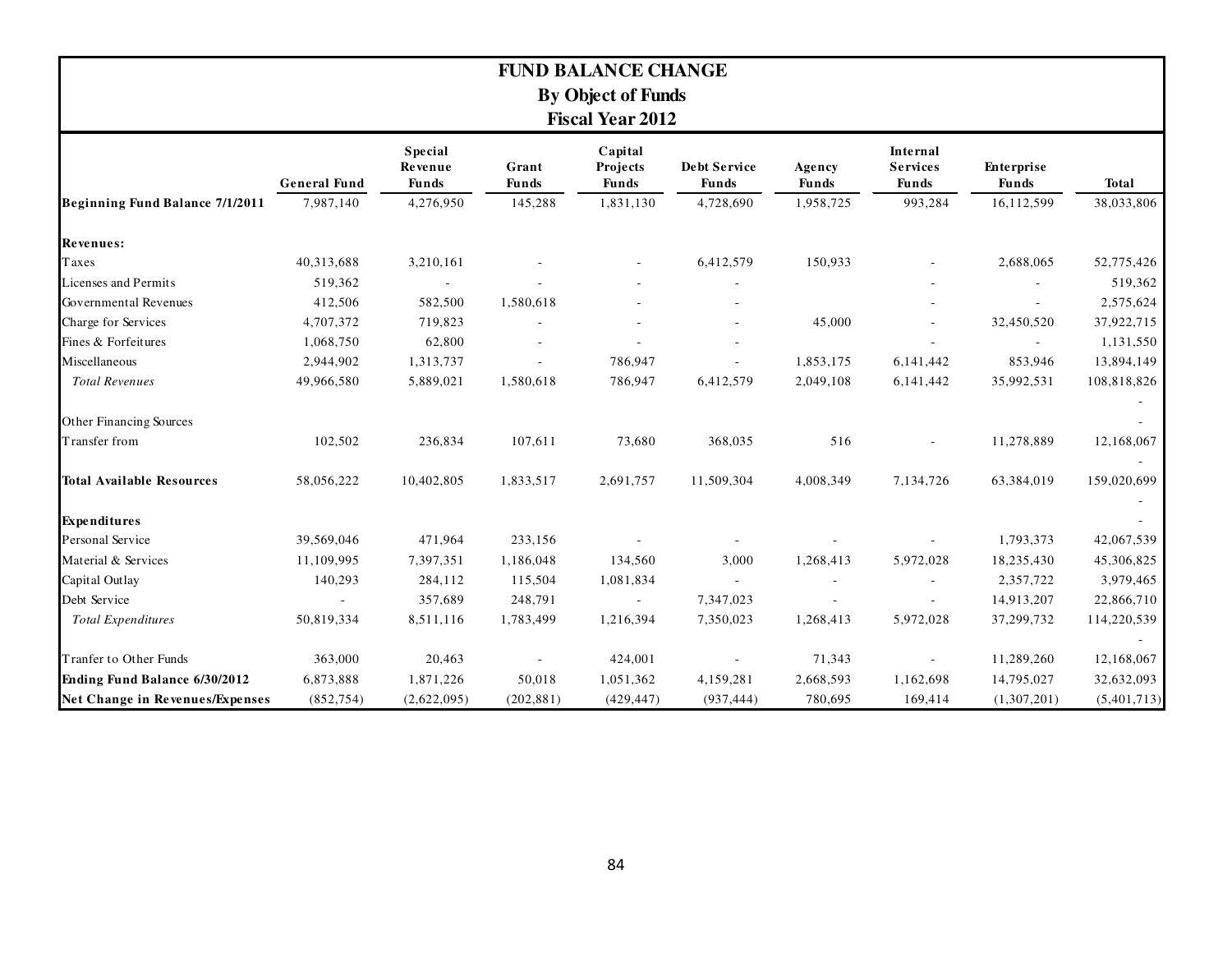### **City of Rio Rancho Budgetary FundsFiscal Year 2012**

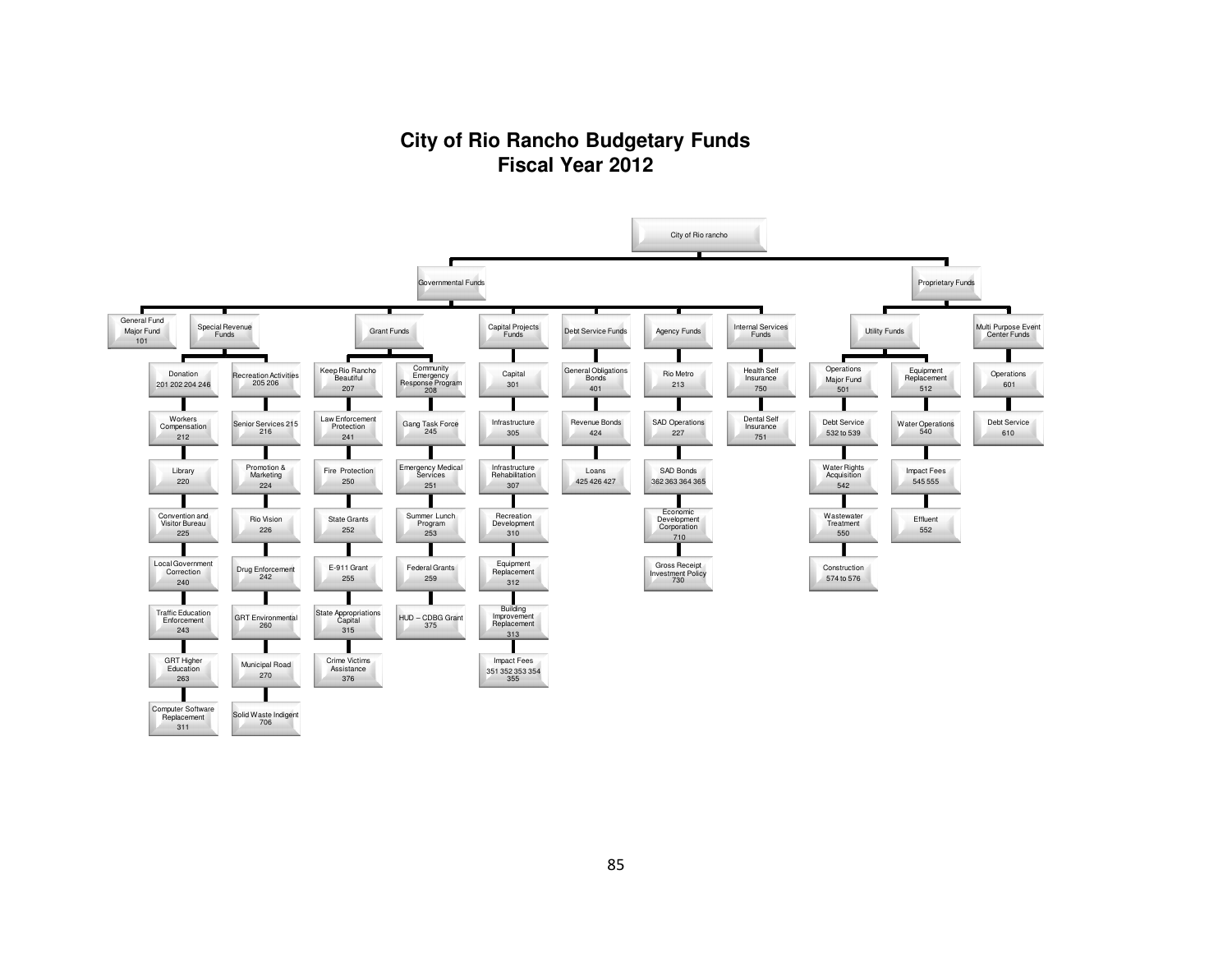## **Special Funds / Departments (General Fund) CorrelationFiscal Year 2012**

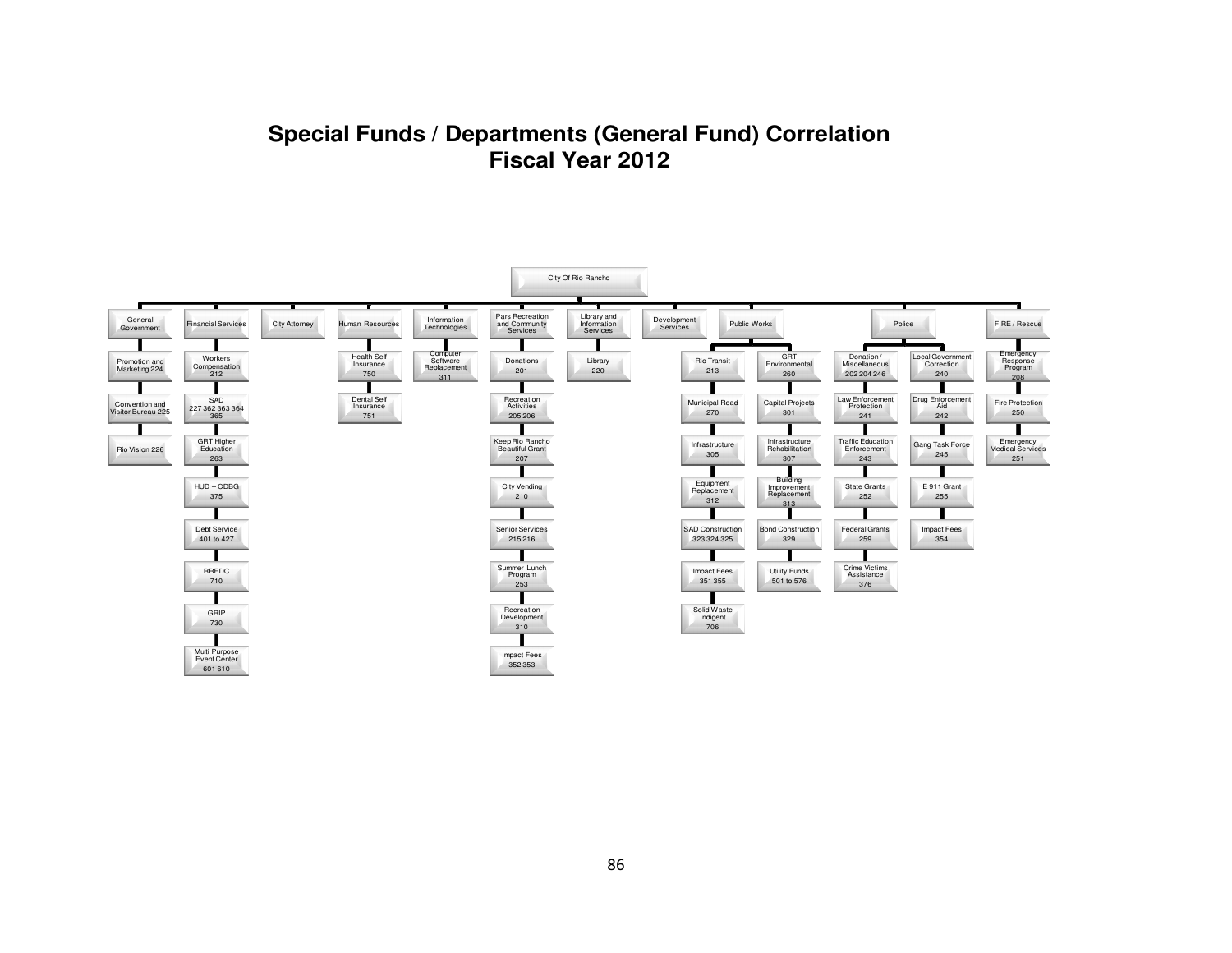### **SCHEDULE OF INSURANCE - ALL FUNDS FY 2012**

| <b>INSURANCE</b>                 | <b>PREMIUMS</b> |                  |                  |                  |  |  |  |  |  |  |
|----------------------------------|-----------------|------------------|------------------|------------------|--|--|--|--|--|--|
|                                  | <b>FY2009</b>   | <b>FY2010</b>    | <b>FY 2011</b>   | <b>FY 2011</b>   |  |  |  |  |  |  |
|                                  | <b>Actual</b>   | Actual           | Actual           | <b>Adopted</b>   |  |  |  |  |  |  |
|                                  |                 |                  |                  |                  |  |  |  |  |  |  |
| Group Health                     | 4,226,978<br>S  | 4.066.544<br>\$. | 4,119,311<br>\$. | 4,514,827<br>\$. |  |  |  |  |  |  |
| Group Life                       | 72,292          | 70,112           | 36,354           | 37,501           |  |  |  |  |  |  |
| Group Dental                     | 398,208         | 384,586          | 376,230          | 394,593          |  |  |  |  |  |  |
| Workers Compensation             | 272,241         | 543,478          | 547,632          | 539,114          |  |  |  |  |  |  |
| Retiree Healthcare               | 370,476         | 342,000          | 480,800          | 542,982          |  |  |  |  |  |  |
| Civil Rights                     | 151,971         | 151,971          | 131,493          | 135,189          |  |  |  |  |  |  |
| Law Enforcement Officers         | 153,070         | 153,070          | 132,592          | 137,000          |  |  |  |  |  |  |
| Auto Liability - Physical Damage | 259,524         | 253,033          | 196,318          | 205,038          |  |  |  |  |  |  |
| General Liability                | 322,706         | 342,469          | 294,863          | 309,950          |  |  |  |  |  |  |
| Property                         | 201,535         | 239,211          | 275,009          | 285,600          |  |  |  |  |  |  |
| Volunteers                       | 1,300           | 1,300            | 1,300            | 1,300            |  |  |  |  |  |  |
|                                  |                 |                  |                  |                  |  |  |  |  |  |  |
| TOTAL                            | 6,430,301       | S.<br>6.547.774  | 6,591,902<br>\$  | S.<br>7.103.094  |  |  |  |  |  |  |

Group Health, Group Life and Group Dental is provided through Presbyterian Health. All other coverage are provided by New Mexico Self Insurer's Fund.

| <b>Coverage Amounts:</b>         |                       |  |
|----------------------------------|-----------------------|--|
| Civil Right                      | \$1,000,000           |  |
| Law Enforcement Officers         | \$1,000,000           |  |
| Auto Liability & Physical Damage | \$1,000,000/\$750,000 |  |
| <b>General Liability</b>         | \$750,000/\$4,000,000 |  |
| Property                         | \$15,000,000          |  |
| Volunteer                        | \$250,000             |  |

Group Health, Group Life, and Group Dental coverage vary according to employees' choice of plans.